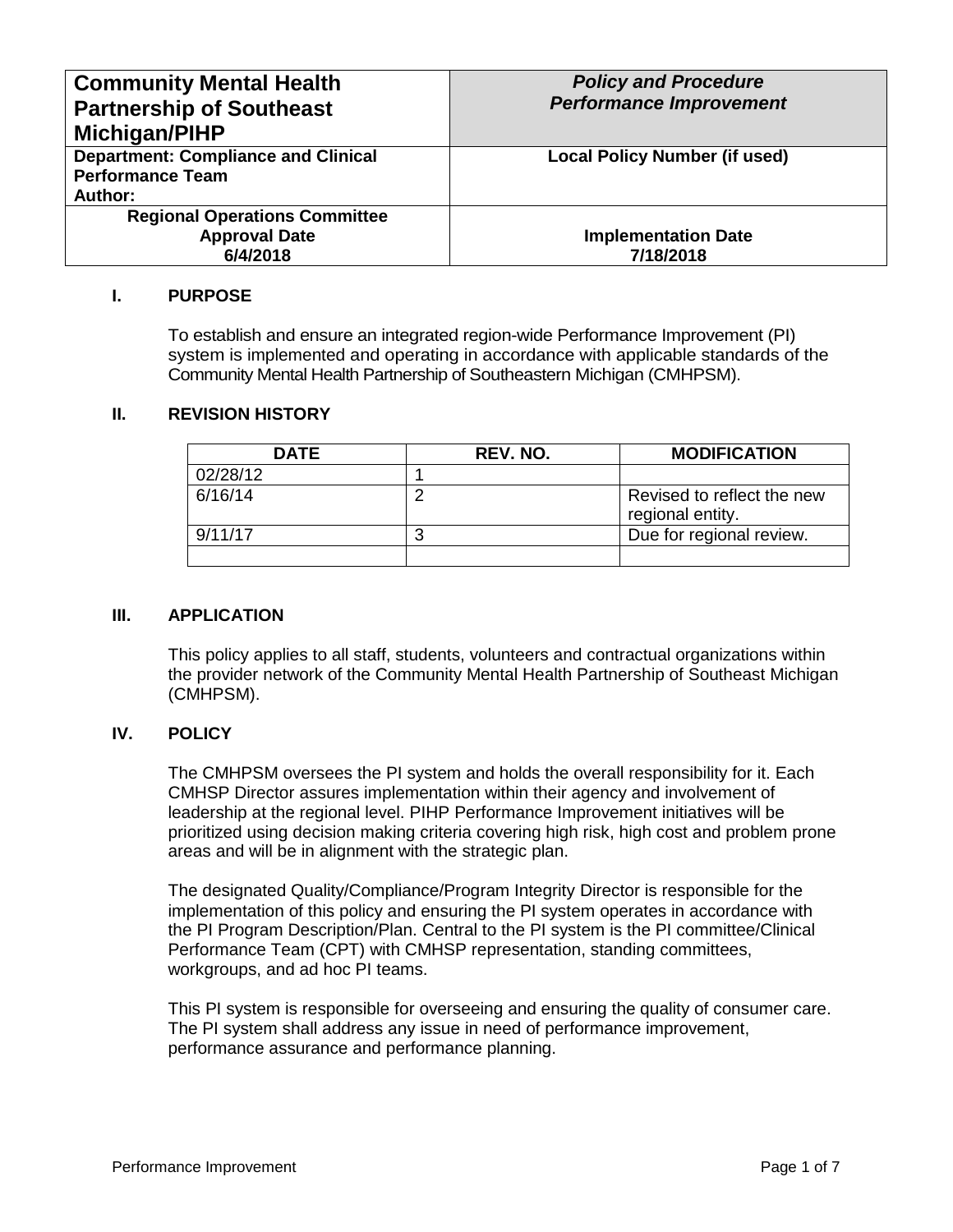## **V. DEFINITIONS**

**Community Mental Health Partnership of Southeast Michigan (CMHPSM):** The Regional Entity that serves as the PIHP for Lenawee, Livingston, Monroe and Washtenaw for mental health, developmental disabilities, and substance use disorder services.

**Community Mental Health Services Program (CMHSP):** A program operated under chapter 2 of the Mental Health Code as a county community mental health agency, a community mental health authority, or a community mental health organization.

**Performance Improvement System:** The CMHPSM is responsible for addressing. implementing and resolving Performance Improvement, Performance Assurance and Performance Planning initiatives.

**Performance Improvement Process (PIP):** A systematic way of addressing improvement opportunities that involve the use of soft (facilitation techniques, problem solving processes) and hard (data analysis, statistical tests) skills to understand, recommend and implement change.

**Quality Assessment** refers to a systematic evaluation process for ensuring compliance with specifications, requirements or standards and identifying indicators for performance monitoring and compliance with standards.

**Quality Assessment and Performance Improvement Program (QAPIP**) is an annual plan to establish goals for each fiscal year (FY) to meet the overall regional Quality Improvement (QI) framework for quality and accountability for consumer care. This occurs through the work of standing committees, ad hoc teams, and performance measures. The QAPIP establishes processes that promote ongoing systematic evaluation of important aspects of service delivery. The program promotes ongoing improvement and replication of strengths and focuses attention on ensuring that the safety of consumers is addressed through the delivery of services while addressing the requirements of network providers and CMHPSM staff and programs.

**Quality Assurance** refers to a broad spectrum of evaluation activities aimed at ensuring compliance with minimum quality standards. The primary aim of quality assurance is to demonstrate that a service or product fulfills or meets a set of requirements or criteria. QA is identified as focusing on "outcomes," and CQI identified as focusing on "processes" as well as "outcomes."

**Quality/Compliance/Program Integrity Director:** The person responsible for ensuring that the implementation of the QAPIP is based on the agreed upon vision and values through the use of Learning Organization principles. The person is responsible for linking the activities of the CMHPSM committees with the QAPIP and providing oversight to CMHPSM performance improvement activities.

**Quality Improvement** refers to ongoing activities aimed at improving performance as it relates to efficiency, effectiveness, quality, performance of services, processes,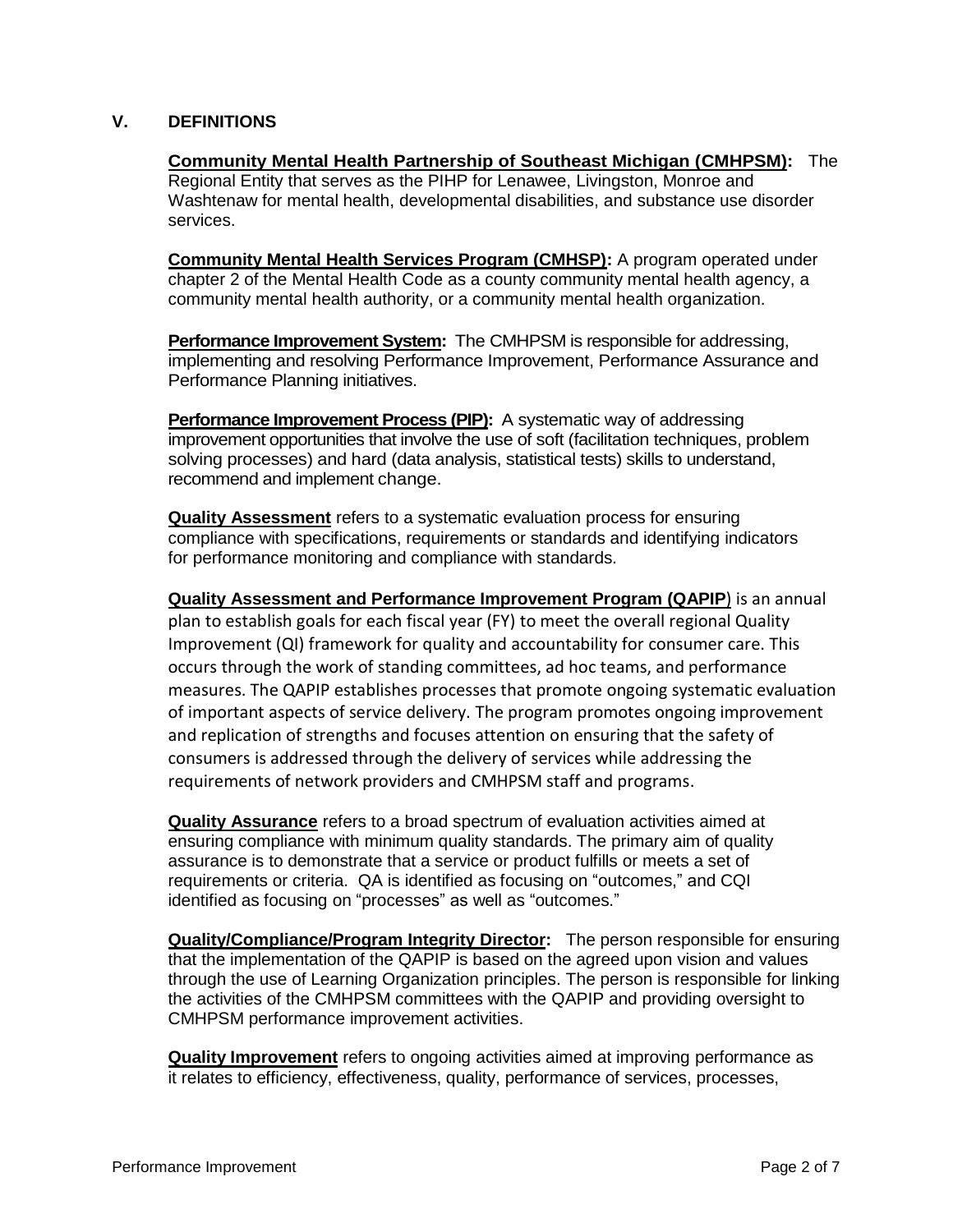capacities, and outcomes. It is the continuous study and improvement of the processes of providing services to meet the needs of the individual and others.

**Regional Entity:** The entity established under section 204b of the Michigan Mental Health Code to provide specialty services and supports for people with mental health, developmental disabilities, and substance use disorder needs.

## **VI. STANDARDS**

- A. Understanding root causes is the most effective means of ensuring lasting systemic change. When the need for such change has been identified, the use of qualitative and quantitative data will be reviewed to identify the specific areas that need improvement. These improvement efforts will ensure that high quality services are delivered across the entire CMHPSM.
- B. The following values will be upheld in improvement processes based on the approved PI Program Description/Plan that include but are not limited to:
	- Organizational systems shared learning
	- Alignment with strategic planning
	- Stakeholder (consumers, family members, providers, staff) involvement
	- Replication of Successes by fostering and enabling both regional and local improvements.
- C. The following outcomes shall be addressed:
	- The reductions of risk factors in service delivery.
	- The identification and resolution of specific service delivery and organizational opportunities for improvement.
	- Using established measures, evaluates specific program components. The data results will be used to modify, redesign, or otherwise improve that component.
	- Evidence of employee, consumer and community stakeholder involvement in needs assessment, service planning and problem identification and resolutions.
	- Evidence of service improvements and enhancements including innovative program designs based upon results of quality improvement activities.
- D. The PI system shall adhere to all external and internal standards of governance, management and direct/support services.
- E. The PI system shall be regularly monitored and evaluated to ensure quality components are being implemented along with any external or internal standards or regulation revisions are made.
- F. The PI system program description/plan shall be approved annually by the PIHP board and be adopted by the CMHSPs.
- G. The PI system shall operate within the annually approved PI program description/plan.
- H. The PI system is a confidential peer review system where aggregate information is shared that is not subject to the Freedom of Information Act (FOIA) or other forms of disclosure.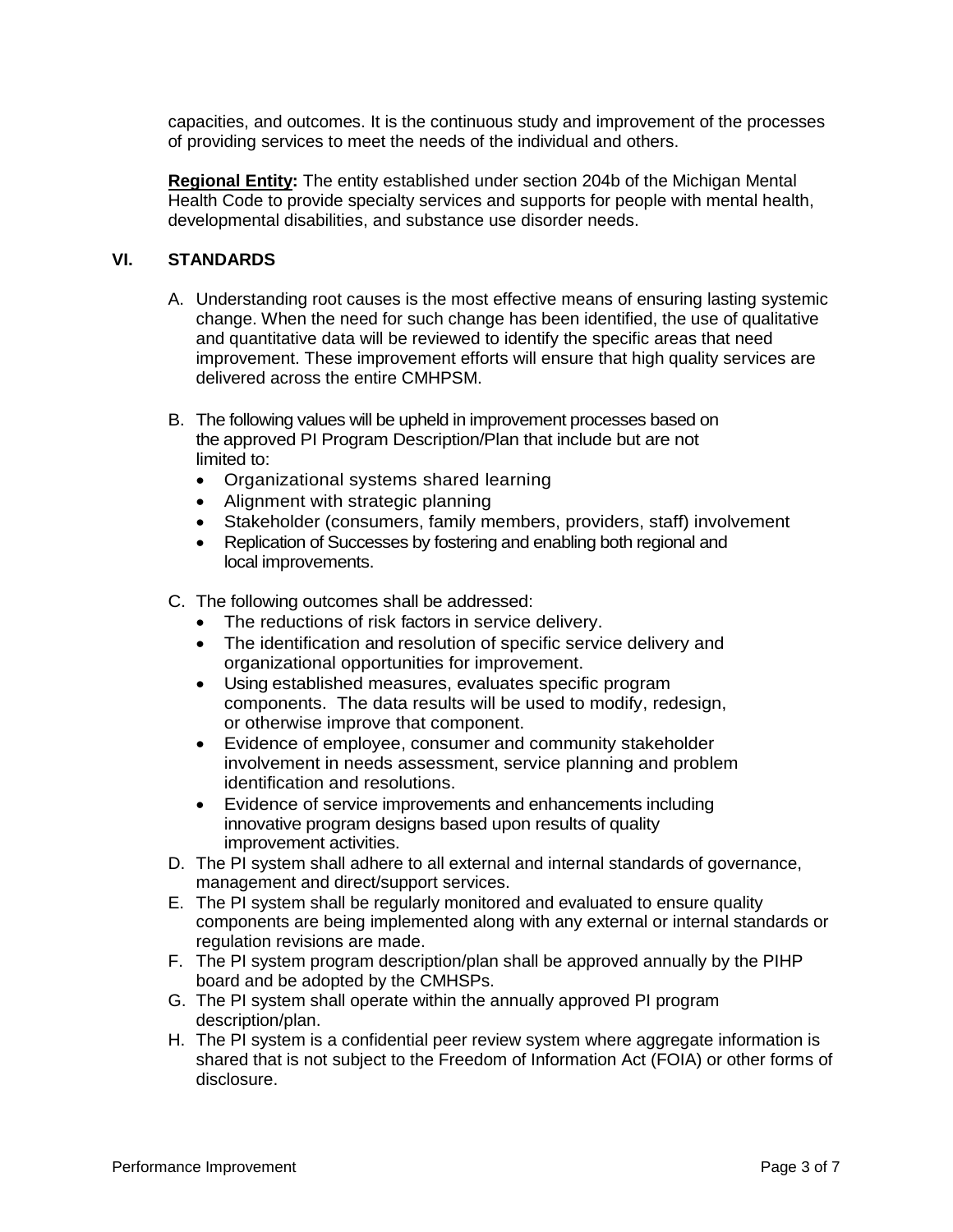- I. The PI system shall include consumer and/or family representation, network provider representation, and have medical director consultation to assist the PI/CPT committee in addressing any medically significant related performance improvements.
- J. The Clinical Performance Team shall serve as the regional Performance Improvement Committee. The Clinical Performance Team has representation from clinical and performance improvement staff from each of the four counties of the region as well as consumer representation from each county. The interim Medical Director or designee for the PIHP also sits on this committee as well as the PIHP Director of Quality Improvement. Some members of the Clinical Performance Team serve as liaisons to other regional committees such as the Utilization Review Committee, Regional Consumer Advisory Committee, Network Management and various population specific administrators groups.
- K. The PI system shall be responsible for approving, collecting, analyzing and monitoring organizational PI indicators to identify trends and reduce risk.
- L. The PI system shall perform qualitative and quantitative improvement processes that obtain input from stakeholders to ensure high quality change efforts take place led by the Quality/Compliance/Program Integrity Director or other designated individual or body.
- M. Led by the Quality/Compliance/Program Integrity Director or other designated individual or body, the PI system shall provide leadership, and will coordinate, collaborate, and or participate in CMHPSM or regional programs', boards' and stakeholders' improvement efforts for the purpose of building upon strengths and reducing the frequency of improvement opportunities.
- N. The PI system shall communicate the results of improvement efforts made to necessary relevant stakeholders by the Quality/Compliance/Program Integrity Director or other designated individual or body.
- O. The PI system shall obtain PI reports and data on time within time frames based upon the agreed upon reporting schedule and in the agreed format established by the Quality/Compliance/Program Integrity Director or other designated individual or body.
- P. All CMHPSM network providers, including both CMHSPs and other contract providers, shall report all PI data at the specified timeframes as specified in the signed contract with the applicable CMHPSM led by the Quality/Compliance/Program Integrity Director or other designated individual or body.
- Q. The CMHPSM shall withhold payment as outlined in the signed contract to a CMHSP and or CMHPSM network provider should PI reports and data not be submitted within the necessary required timeframe established by the Quality/Compliance/Program Integrity Director or other designated individual or body.
- R. All CMHPSM network providers must operate within an approved performance improvement system as defined in the signed contract.

# **VII. EXHIBITS**

A. CMHPSM PI Program Description/Plan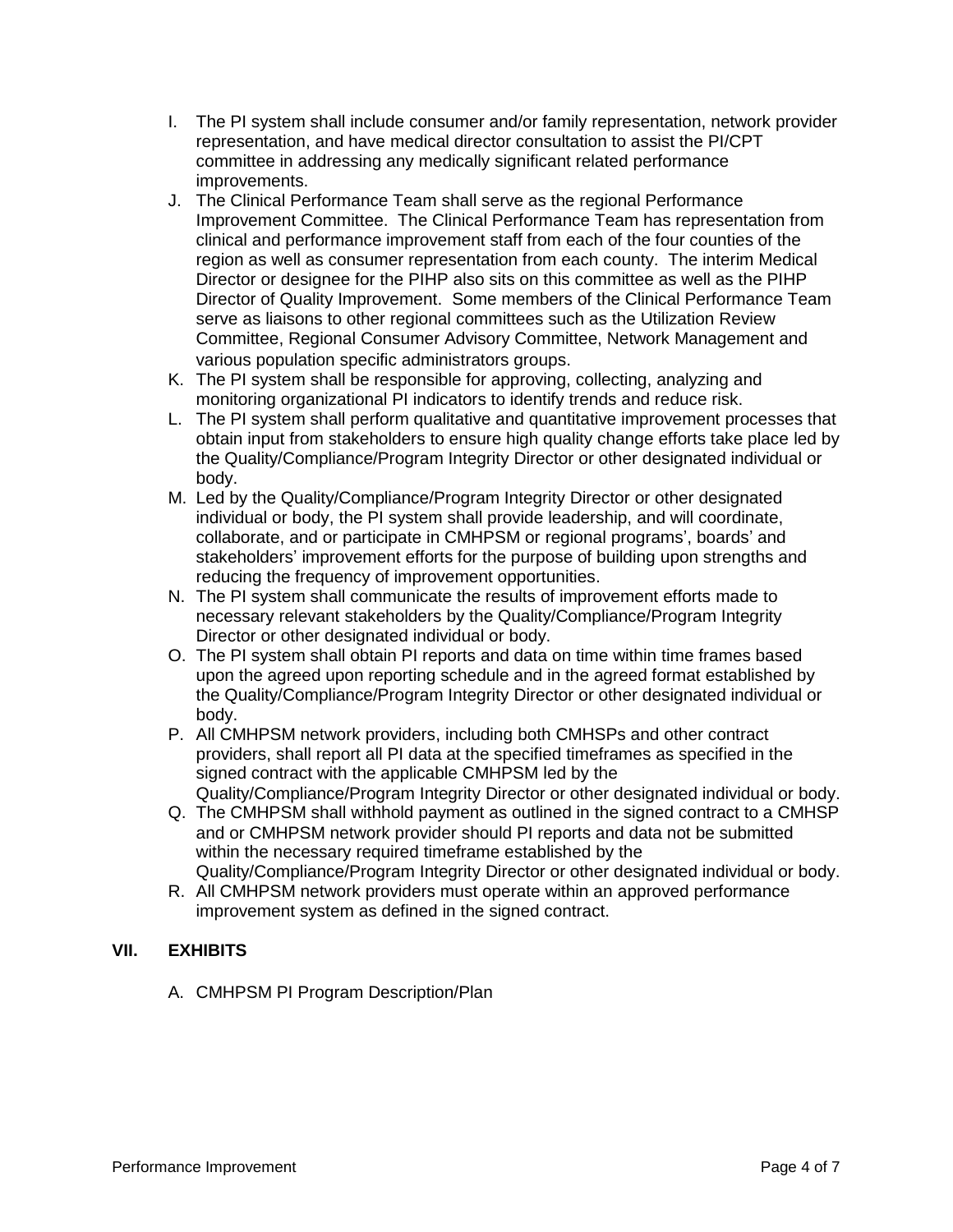# **VIII. REFERENCES**

| <b>Reference:</b>                                                            | <b>Check</b><br>if<br>applies: | <b>Standard Numbers:</b>        |
|------------------------------------------------------------------------------|--------------------------------|---------------------------------|
| 42 CFR Parts 400 et al. (Balanced Budget<br>Act)                             | X                              | 43 8.206, 43 8.236, 43<br>8.240 |
| 45 CFR Parts 160 & 164 (HIPAA)                                               | x                              |                                 |
| 42 CFR Part 2 (Substance Abuse)                                              | x                              |                                 |
| Michigan Mental Health Code Act 258 of 1974                                  | x                              |                                 |
| The Joint Commission - Behavioral Health<br>Standards                        | X                              | Performance<br>Improvement      |
| Michigan Department of Health and Human<br>Services(MDHHS) Medicaid Contract | x                              |                                 |
| <b>MDHHS Substance Abuse Contract</b>                                        | x                              |                                 |
| Michigan Medicaid Provider Manual                                            | x                              |                                 |
|                                                                              |                                |                                 |

# **IX. PROCEDURES**

| WHO                              | <b>DOES WHAT</b>                     |
|----------------------------------|--------------------------------------|
| <b>CMHPSM</b>                    | 1. Provides a written program        |
|                                  | description/plan.                    |
|                                  | 2. Maintains and follows the         |
|                                  | guidelines as described in the       |
|                                  | program description and PI policy.   |
| <b>Clinical Performance Team</b> | 1. Makes recommendations for         |
|                                  | the Regional Operations              |
|                                  | Committee (ROC) to                   |
|                                  | approve the                          |
|                                  | functions/indicators and             |
|                                  | information for the PI system        |
|                                  | as described in the PI               |
|                                  | system Program                       |
|                                  | Description/Plan.                    |
|                                  | 2. Monitors the                      |
|                                  | functions/indicators and             |
|                                  | information for the PI system        |
|                                  | as described in the PI               |
|                                  | system Program                       |
|                                  | Description/Plan.                    |
|                                  | Assigns improvement activities<br>3. |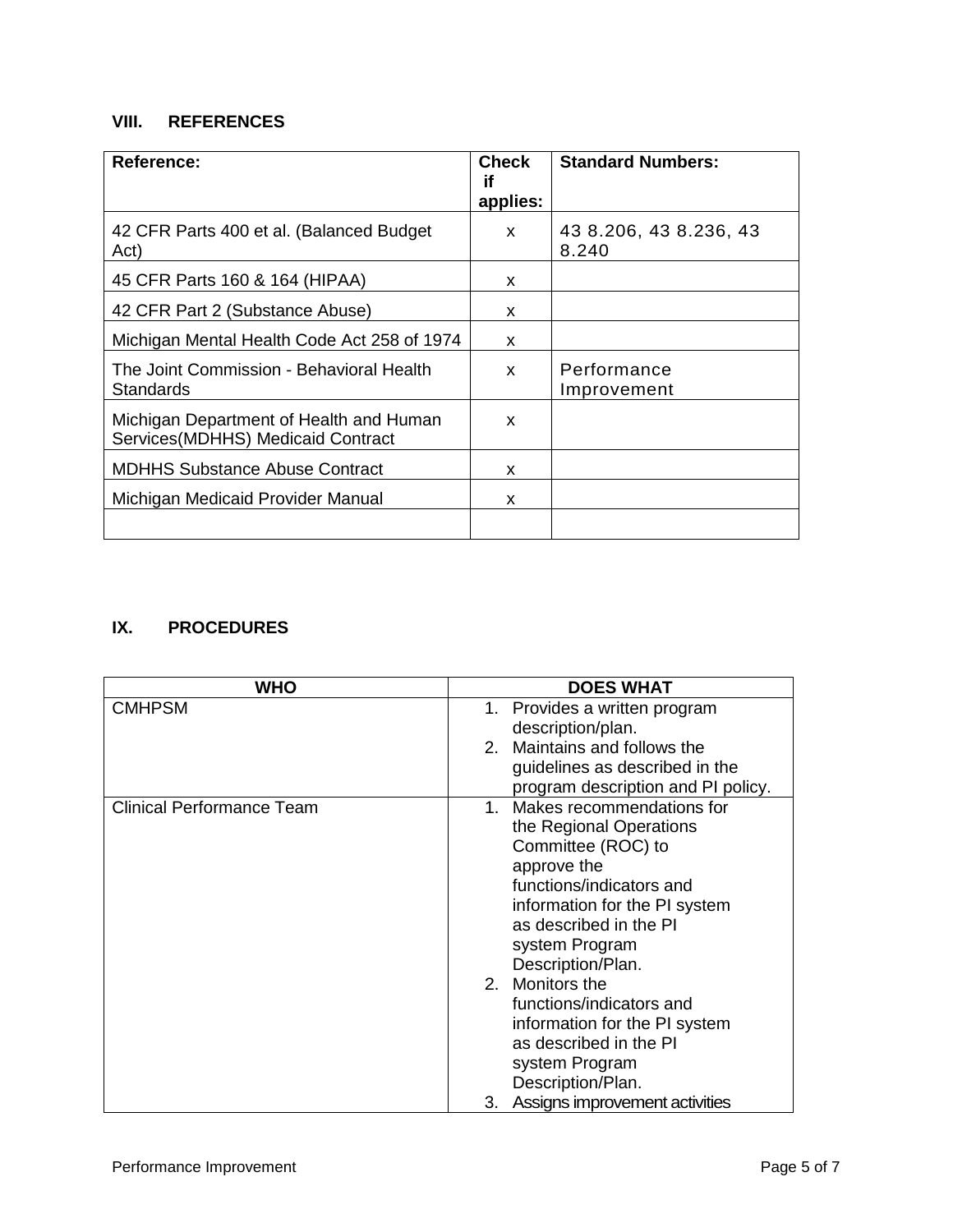|                                        | to the appropriate standing              |
|----------------------------------------|------------------------------------------|
|                                        | committee, workgroup, local              |
|                                        | CMHSP or create an Ad Hoc                |
|                                        | PI team as needed to                     |
|                                        | address areas in need of                 |
|                                        |                                          |
|                                        | improvement.                             |
|                                        | 4. Makes recommendations for             |
|                                        | the ROC to approve the                   |
|                                        | Regional                                 |
|                                        | Committee/Workgroup PI Ad                |
|                                        | Hoc Teams charge.                        |
|                                        | 5. Reviews and provides input            |
|                                        | on periodic reports to the               |
|                                        | ROC and the CMHPSM                       |
|                                        | Regional Board.                          |
| Quality/Compliance/Program Integrity   | Participates in the PI/CPT<br>1.         |
| <b>Director</b>                        | Committee.                               |
|                                        | 2. Communicates necessary information    |
|                                        | across the CMHPSM.                       |
|                                        | 3. Establishes, maintains and adheres to |
|                                        | a reporting schedule.                    |
|                                        | 4. Generates periodic PI reports         |
|                                        | 5. Reports PI system initiatives to      |
|                                        | the CMHPSM Regional Board.               |
| PI Committee/CPT Chair/Coach           | 1. Reports PI system initiatives to the  |
|                                        | ROC.                                     |
| Standing Committees, workgroups, local | 1. Aligns work plan and functions to     |
| <b>CMHSPs and Ad Hoc PI teams</b>      | with the CMHPSM strategic plan.          |
|                                        | 2. Use PI processes to implement         |
|                                        | functions and improvement                |
|                                        | efforts                                  |
|                                        | 3. Local CMHSPs use the PI               |
|                                        | processes to embed                       |
|                                        | improvement efforts across the           |
|                                        | whole organization down to direct        |
|                                        | line staff.                              |
|                                        | 4. Report periodically based on the      |
|                                        | reporting schedule and format to         |
|                                        | the PI Committee/CPT the work            |
|                                        | plan functions and indicators of         |
|                                        | performance and improvement              |
|                                        | activities.                              |
|                                        | Make recommendations to the PI<br>5.     |
|                                        | committee/CPT for implementing           |
|                                        | PI processes to address areas            |
|                                        | needing improvement.                     |
|                                        | 6. Relays information to and from        |
|                                        | committee, workgroups, or ad             |
|                                        | hoc teams.                               |
| <b>CPT Members</b>                     | Provide input and feedback on<br>1.      |